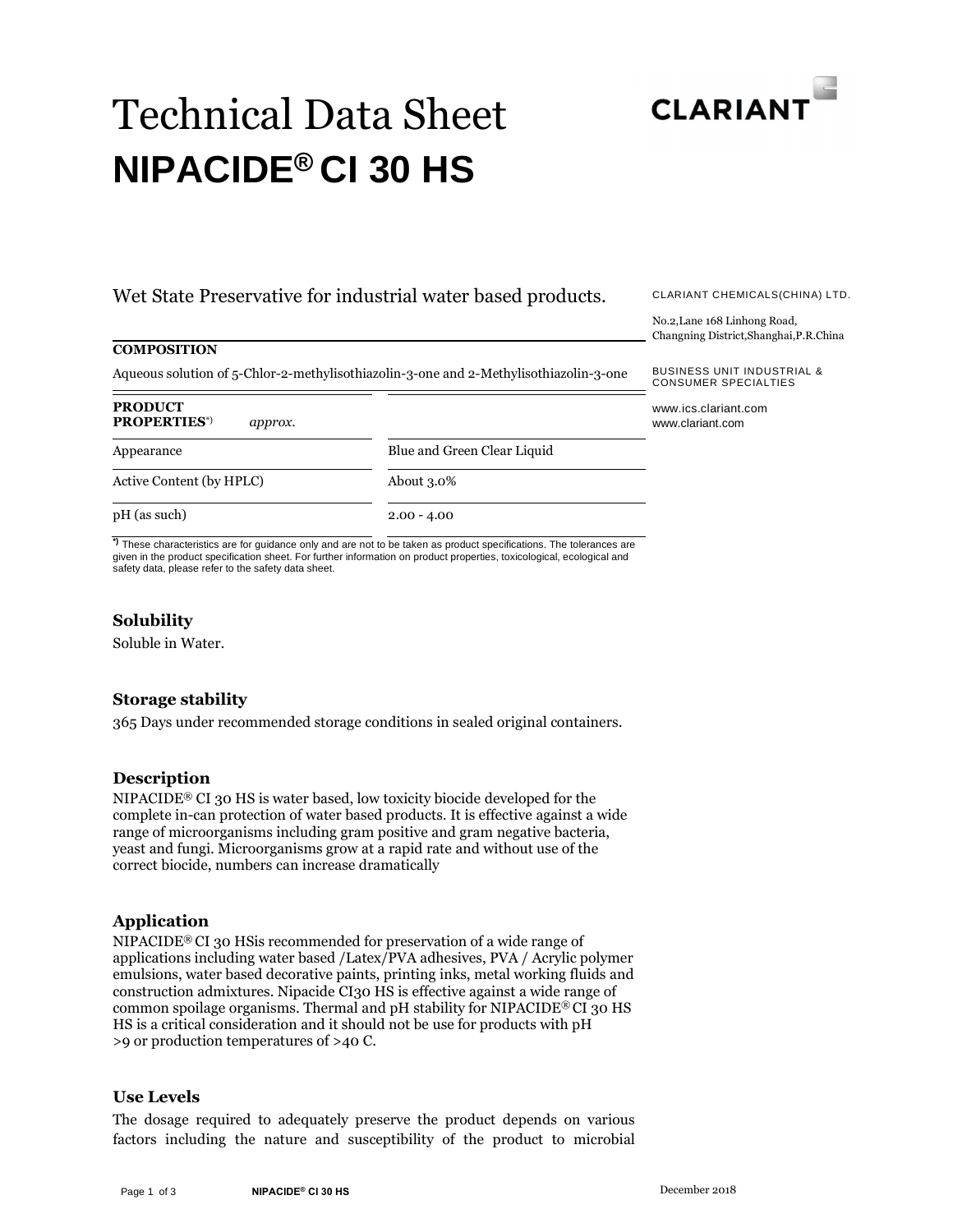degradation, initial microbial content in the product, processing and storage conditions. It is recommended to conduct trials for new applications to access the performance of the biocide in the product in terms of stability, compatibility and biological effectiveness.

Nipacide CI 30 HS should be evaluated in finished products at levels between 0.05% and 0.2%.



#### CLARIANT CHEMICALS(CHINA) LTD.

No.2,Lane 168 Linhong Road, Changning District,Shanghai,P.R.China

BUSINESS UNIT INDUSTRIAL & CONSUMER SPECIALTIES

www.ics.clariant.com www.clariant.com

# **Microbiological Data**

Nipacide BIT 10 W exhibits a broad spectrum of activity which is demonstrated by the following MIC values\*\* against some common microorganisms associated with wet-state spoilage:

| Organism               | MIC (ppm) | Organism                | MIC (ppm) |
|------------------------|-----------|-------------------------|-----------|
| <b>Bacteria:</b>       |           | <b>Fungi:</b>           |           |
| Pseudomonas aeruginosa | 200       | Aspergillus niger       | 75        |
| Pseudomonas putida     | 125       | Penicillium mineoluteum | 75        |
| Proteus vulgaris       | 450       | Fusarium solani         | 50        |
| Escherichia coli       | 350       | Geotrichum candidum     | 150       |
| Staphylococcus aureus  | 500       | <b>Yeast:</b>           |           |
|                        |           | Candida albicans        | 25        |

\*\* MIC values should only be used for relative comparisons. Practical use concentrations are generally much higher.

## **Chemical Compatibility**

Nipacide CI30HS is compatible with most raw materials used in the manufacture of industrial products. Nipacide CI30HS compatibility should always be checked and evaluated before use.

# **Clariant Technical Service**

Clariant technical service staff is available to assist customers in the determination of the optimum use level of biocide required to fully protect their product. The staff is on hand to assist customers with all technical enquiries relating to product protection. Full microbiological efficacy testing is available at the Clariant Microbiology Laboratory including wet-state and dry-film challenge tests, posttreatment of contaminated products, modified diffusion tests and plant hygiene audits at customers' production facilities.

## **Regulatory Support**

Various regulations may be applicable to our products and their possible applications to safeguard human and environmental health. These regulations may vary depending on factors like end use, country or region of use, components of products, etc. Due to possible changes in our products and applicable national and international regulations and laws, the status of our products could change.

## **Use biocides safely. Always read the label and product information before use.**